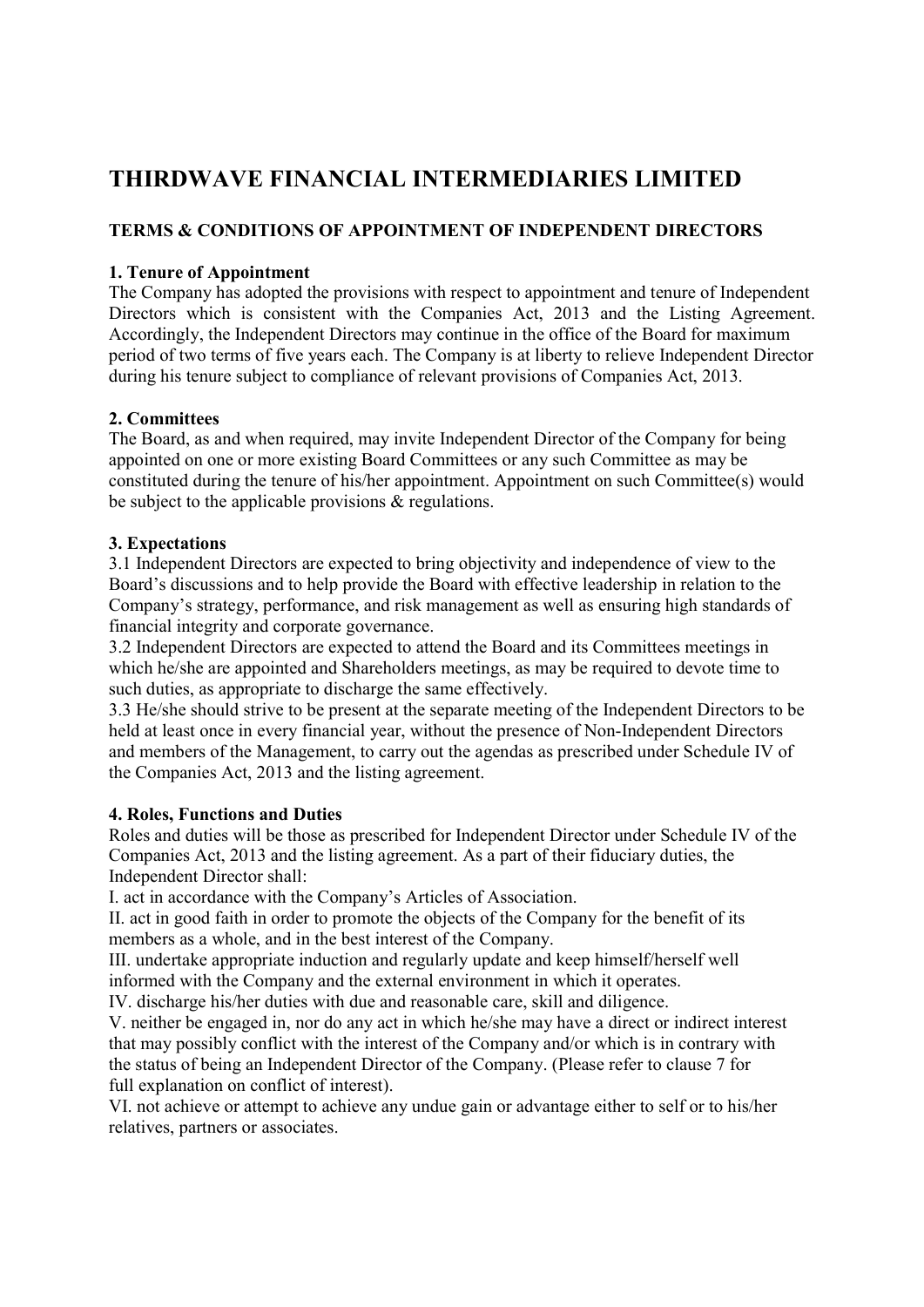VII. not assign his/her office as Director and any such assignments if so made shall be considered as void.

VIII. ascertain and ensure that the Company has an adequate and functional Vigil Mechanism (Whistle Blower Policy).

IX. pay attention in safeguarding the interests of all the stakeholders, particularly the minority shareholders and balance the conflicting interest of the Stakeholders.

X. assist the Company in implementing the best Corporate Governance practices.

In addition to the above requirements role of Independent Director shall involve the following key elements:

Independent Judgement: He/she shall help in bringing an independent judgement to bear on the Board's deliberations especially on issues of strategy, performance, risk management, resources, key appointments and standard of conduct.

Performance: He/she shall help in evaluating and scrutinizing the performance of the Board and the management in the meetings, as per agreed goals and objectives;

Risk: He/she shall satisfy himself/herself on the integrity of the financial information and controls and systems of risk management be robust and defensible;

People: Independent Directors shall be responsible for determining appropriate levels of remuneration of Executive Directors, Key Managerial Personnel and other Senior Management personnel and shall have a prime role in appointing and wherever necessary shall recommend the removal of the Executive Directors, Key Managerial Personnel and other Senior Management personnel and also in succession planning;

Reporting: He/she takes the responsibility for the processes for accurately reporting on performance and the financial position of the Company.

Compliance: They shall keep governance and compliance with the applicable legislation and regulations under review and in conformity of the Company's practice to the accepted norms.

### 5. Sitting Fees/Remuneration

Sitting fees for meeting of the Board or a Committee thereof will be paid in accordance with the decision of the Board. The fees may be revised by the Board as and when deem desirable.

### 6. Reimbursement of Expenses

6.1 In addition to the remuneration as described in paragraph 5 above, the Company will, during continuation of tenure as a Director, will reimburse for travelling and accommodation and any other incidental expenses incurred by the Independent Directors for the performance of their roles and duties on actual basis.

6.2 There may be occasions when the Independent Director may consider necessary to obtain independent professional advice to discharge his/her duties. The Company will reimburse the entire cost of expenditure incurred for the purpose in accordance with the Company's policy.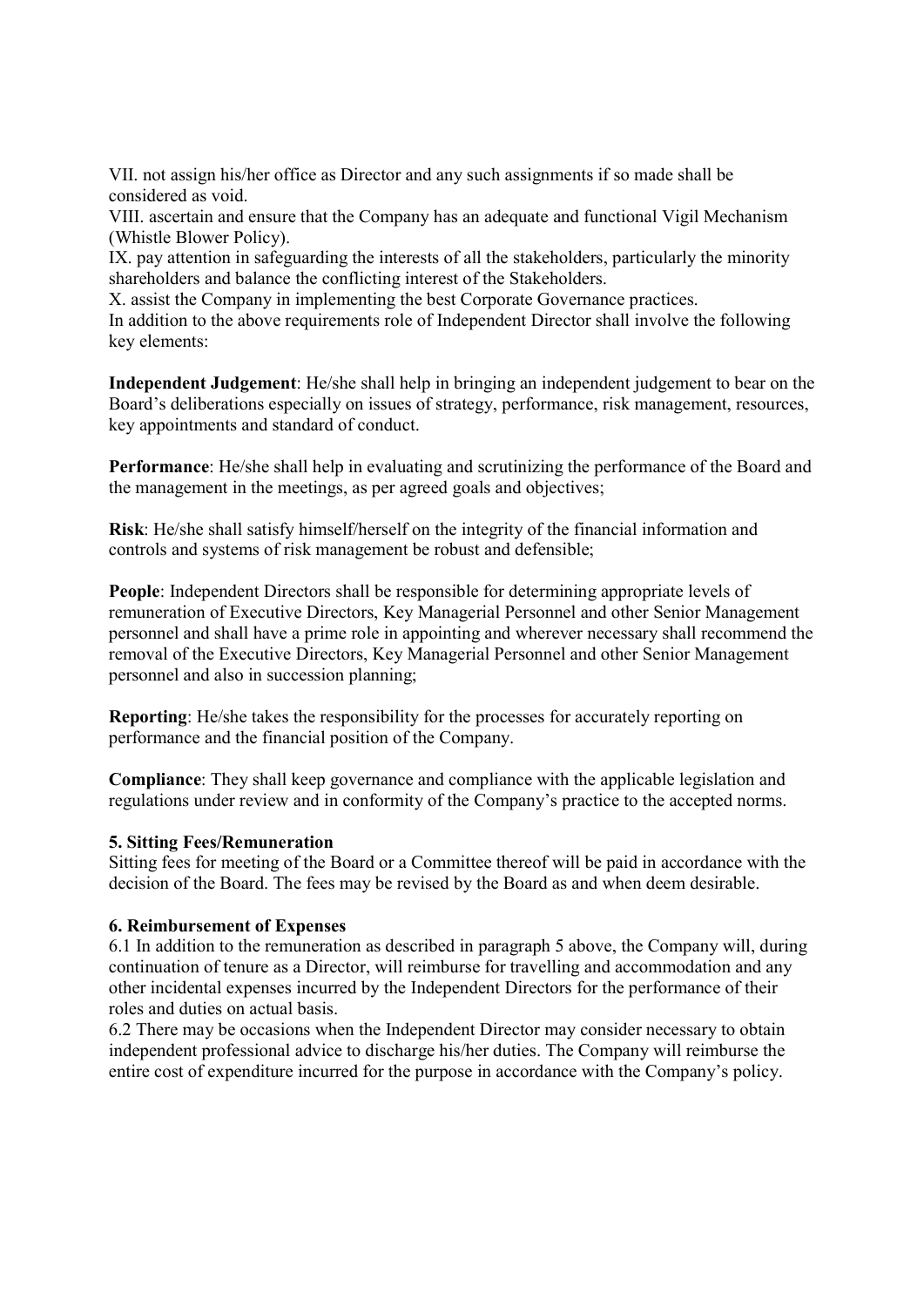### 7. Disclosure of Interest

7.1 It is accepted and acknowledged that the Independent Director may have business interests other than those of the Company. Therefore, as a condition to his/her appointment as Independent Director of the Company, He/she is required to disclose his/her concern or interest in any such other Companies or Body Corporates, firms, or any other association of individuals which shall also include his/her shareholding/ interest in such Body Corporates/ firms, to the Board in writing at the first meeting of the Board in every financial year or whenever there is any change in the disclosures already made, then at the first Board meeting held after such change, in the form as prescribed under the Companies Act, 2013. 7.2 In case that he/she is in any way, whether directly or indirectly, concerned or interested in a contract or arrangement or proposed contract or arrangement entered or to be entered by the Company, he/she shall disclose the nature of such concern or interest in the meeting of the Board in which the contract or arrangement is discussed and shall not participate in that discussion. A general notice that you are interested in any contracts with a particular person, firm or company is acceptable.

7.3 In the circumstance that seems likely to change and might give rise to a conflict of interest which may lead the Board to judge his/her independency on Board. This should be disclosed to both the Board of Directors and the Company Secretary at the earliest but not later than the Meeting of the Board held after such change.

### 8. Insurance

The Company has not undertaken any insurance for Independent Director as of now.

### 9. Confidentiality

All information acquired during the tenure of Independent Director is confidential to the Company and shall not be disclosed, either during the appointment or subsequent to termination (by whatever means) to third parties without prior approval from the Board of Directors of the Company unless required by law or by the rules of any stock exchange or regulatory body. On reasonable request, he/she shall surrender all documents and other materials made available to him/her by the Company.

Attention is also drawn to the requirements under the applicable regulations and the Company's prohibition of insider trading Code which concerns the disclosure of price sensitive information and dealing in the securities of the Company. Consequently one should avoid making any statements or performing any transactions that might risk a breach of these requirements without prior clearance from the Chairman or the Company Secretary.

#### 10. Evaluation

The performance evaluation of Independent Directors shall be done by the entire Board of Directors of the Company, excluding the Director being evaluated. This evaluation process will be carried out on an annual basis. Appointment and re-appointment of the Independent Director on the Board shall be subject to the outcome of the yearly evaluation process.

#### 11. Termination

a. In case he/she wish to resign any time during continuance as an Independent Director, it is desirable that he/she would serve a reasonable written notice on the Board.